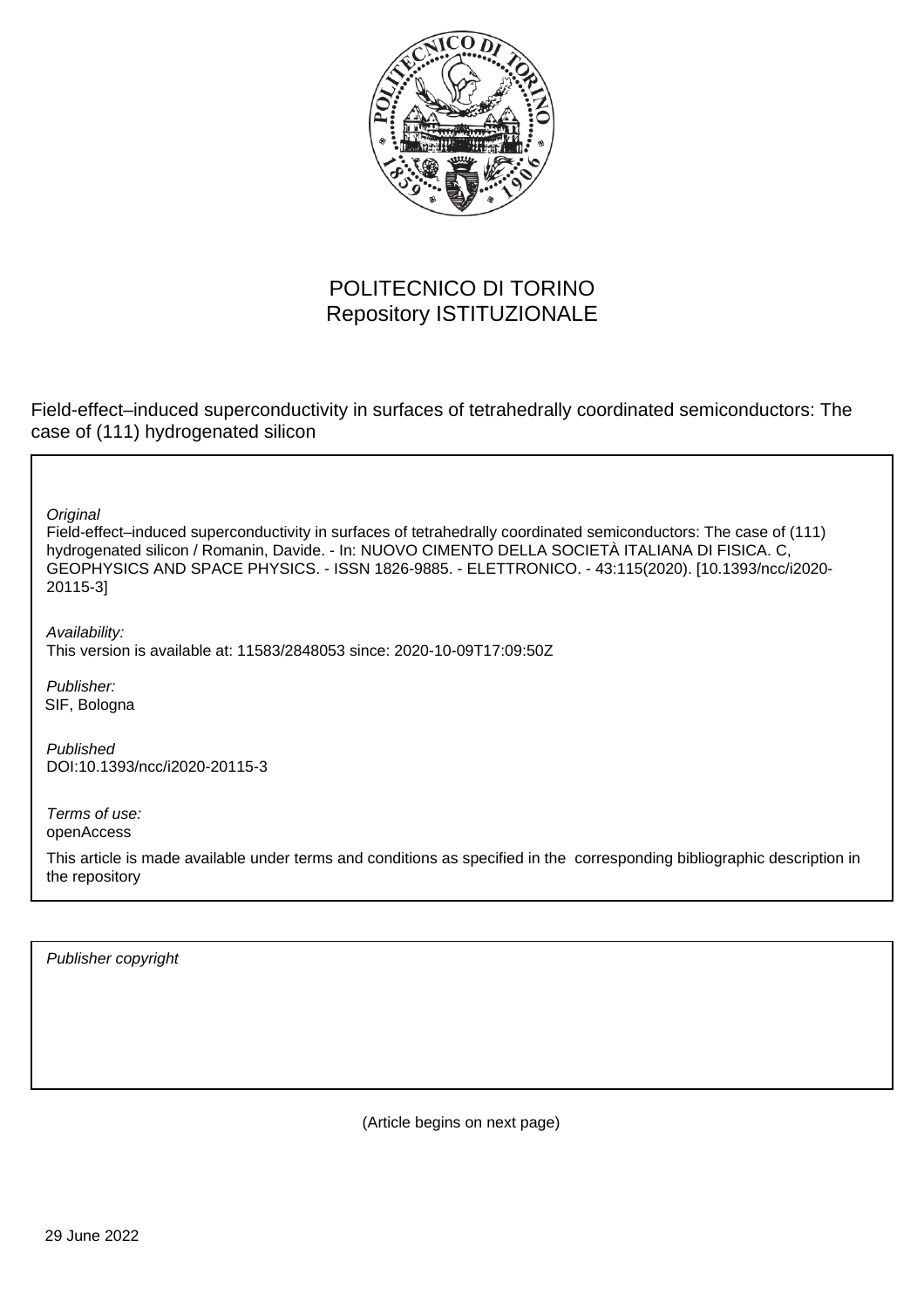Communications: SIF Congress 2019

## **Field-effect–induced superconductivity in surfaces of tetrahedrally coordinated semiconductors: The case of (111) hydrogenated silicon**

D. ROMANIN $(*)$ 

Department of Applied Science and Technology, Politecnico di Torino - 10129 Torino, Italy

received 13 January 2020

**Summary.** — We show the possibility of inducing a superconductive phase transition in tetrahedrally coordinated semiconductors via field-effect (FET) doping by taking as an example the hydrogenated (111) silicon surface. We perform density functional theory computations of the electronic and vibrational properties of the system in the proper FET geometry, by taking into account the applied electric field and the induced charge density. Using a simplified superconductive model at **q** = **Γ** and the McMillan/Allen-Dynes formula, we get an estimate of the superconductive critical temperature. We observe that, by heavily doping with holes at  $n_{dop} = 6 \cdot 10^{14}$  cm<sup>-2</sup>, we get an electron-phonon coupling constant of  $\lambda_{Si} = 0.98$  and a superconductive phase transition at  $T_c \in [8.94; 10.91]$  K, with  $\mu^* \in [0.08; 0.12]$ .

#### **1. – Introduction**

Since the pioneering work of Cohen in 1964 [1], degenerate semiconductors have been shown both theoretically  $[2-4]$  and experimentally  $[5, 6]$  to undergo a superconductive phase transition upon chemical doping. In 2004 Ekimov et al. [5] observed a superconductive transition with critical temperature  $T_c \sim 4 \,\mathrm{K}$  in boron-doped bulk diamond (with a dopant concentration  $n_B \approx 4 \times 10^{21} \text{ cm}^{-3}$ , while in 2006 Bustarret *et al.* [6] showed that the same happens for boron-doped bulk silicon, at  $T_c \sim 0.35 \text{ K}$  ( $n_B \approx 3 \times 10^{21} \text{ cm}^{-3}$ ). Even if ab initio computations [2-4] suggest that the critical temperature could be enhanced by increasing the amount of dopants, the solubility limit hinders further inclusion of boron into the crystal structure.

A possible alternative to chemical doping is field-effect doping [7, 8], which induces an accumulation of charges in the first few layers of the sample. The technique consists

Creative Commons Attribution 4.0 License (http://creativecommons.org/licenses/by/4.0) 1

<sup>(</sup> ∗) E-mail: davide.romanin@polito.it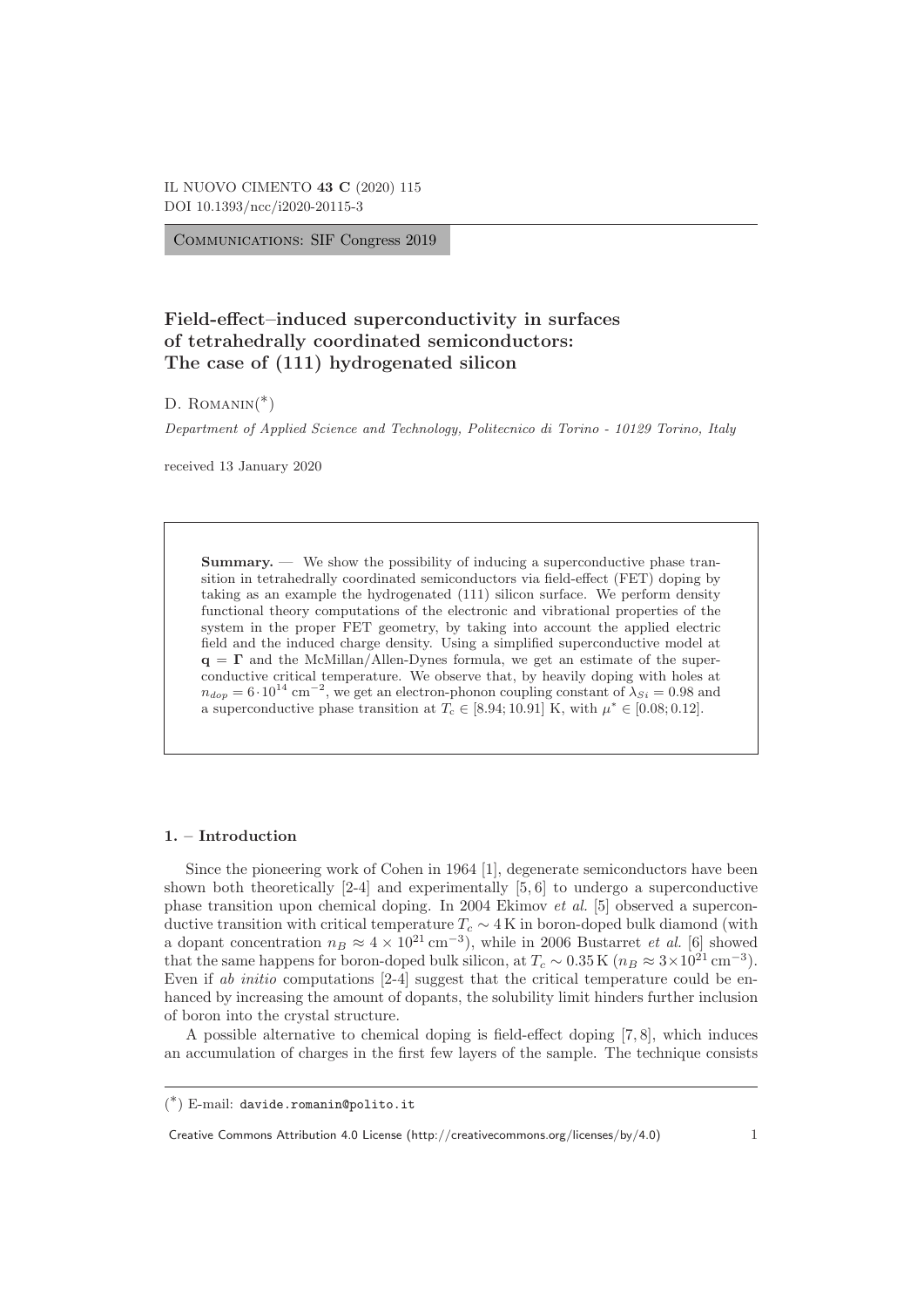in applying an electric field between the sample and a gate electrode, in a field-effecttransitor (FET) configuration. If a solid dielectric is used to separate the sample from the gate, surface densities of induced charges as high as  $10^{12}-10^{13}$  cm<sup>-2</sup> can be obtained. Much higher values (up to  $10^{14}-10^{15}$  cm<sup>-2</sup> [7, 8]) can be attained by replacing the solid dielectric with a polymer-electrolyte solution or an ionic liquid. When a positive (negative) gate voltage is applied, the anions (cations) present in the electrolyte accumulate at the interface with the sample, inducing in its first few layers a negative (positive) charge distribution.

Following the theoretical prediction of field-effect–induced superconductivity in holedoped hydrogenated diamond surfaces [9-12], in this work we perform a similar analysis using ab initio density functional theory on the hydrogenated silicon surface. More precisely, since high- $T_c$  superconductivity was found in the (111) hydrogenated diamond surface  $(H-C(111))$  at high doping  $[12]$ , we will here investigate the  $(111)$  hydrogenated surface of silicon (H–Si(111)) when doped via field effect at the same hole concentration.

#### **2. – Model and methods**

**2**<sup>1</sup>. Computational methods. – In this work we model the H–Si(111) surface as a slab made of 14 atomic layers, terminated on both sides by a layer of H atoms, for a total of 16 atoms in the primitive cell (fig. 1). The slab will be centered around  $z = 0$ (where  $z$  is the axis perpendicular to the surface) in order to have a symmetric system. Calling  $L$  the total length of the cell used for computations, the layer of accumulated charges at the interface will be modelled as a planar uniform charge distribution placed at  $z_{gate} = -0.181L$ , while a potential barrier of height  $V = 6$  Ry is set at  $z = -0.18L$ . The potential barrier prevents charge spilling from the H–SI(111) surface and avoids collapse of the charged slab towards the planar charge distribution due to electrostatic forces (similar to what happens to the plates of a capacitor). In order to avoid spurious interactions between repeated images of the system due to periodic boundary conditions, we add  $\approx 30 \text{ Å}$  of vacuum along z. The H–Si(111) surface is obtained by starting from bulk Si, whose lattice parameter was computed to be  $a_{B,t} = 5.46859 \text{ Å}$  (which is only 0.7% larger than the experimental value [13]  $a_{B,e} = 5.43070 \text{ Å}$ . Finally, the equilibrium position of the H–Si(111) surface with respect to the potential barrier is found by letting the slab relax minimizing total energy and interatomic forces [14]. In order to have a



Fig. 1. – Stick-and-ball model of the hydrogenated silicon (111) surface (side view).  $\theta_H$  is the angle formed by H(1) and Si(1), while  $\theta_{Si}$  is the angle formed by Si(1) and Si(2). "H–Si" denotes the bond length between  $H(1)$  and  $Si(1)$ .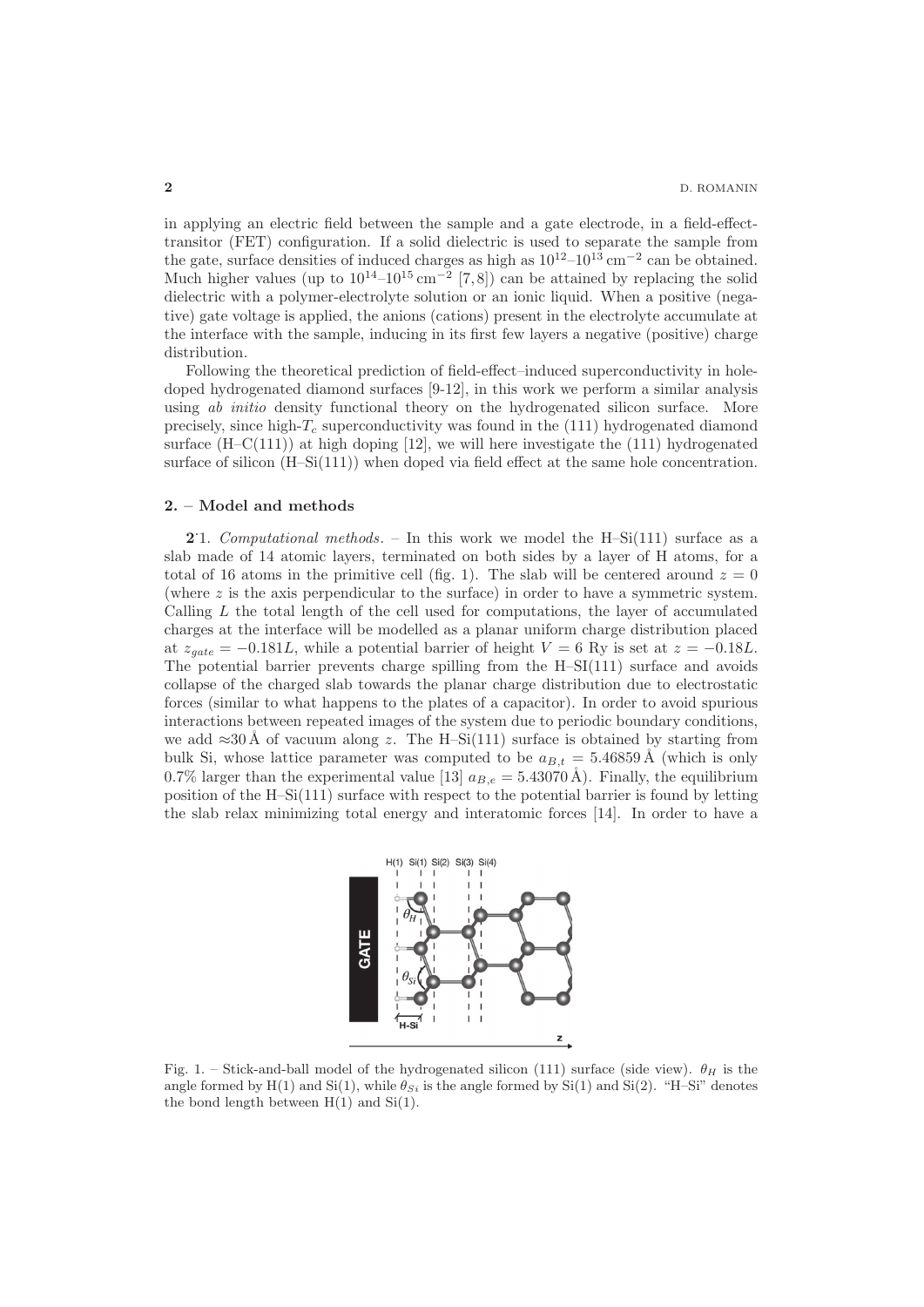comparison with the induced high- $T_c$  superconductive phase of the H–C(111) surface [12], in this work we will investigate the same *hole* doping:  $n_{dop} = 6 \cdot 10^{14} \text{ cm}^{-2}$ .

Density functional theory (DFT) computations are performed through the Quantum ESPRESSO package [14-16]. Hole doping and the presence of a transverse electric field due to the FET configuration are fully taken into account in a self-consistent way, both for electronic and vibrational properties, as described in ref. [14], and the appropriate boundary conditions for ground state and linear response computations are set by truncating the long-range Coulomb interaction along the non-periodic z-direction. Exchange and correlation are here modelled according to the Perdew-Burke-Ernzerhof (PBE) functional, while the interaction between valence electrons and the core are taken into account through ultrasoft pseudopotentials [17] for both atomic species. The First Brillouin Zone (FBZ) is sampled, both for the neutral and doped surface, with a Monkhorst-Pack grid of 24 × 24 electron momenta (**k**-points). Self-consistency is checked upon satisfaction of convergence criteria, *i.e.*,  $10^{-9}$  Ry for the total energy and  $10^{-3}$  Ry/a<sub>0</sub> for the total force per atom. The cut-off for the kinetic energy is set to 30 Ry, while that for the charge density is set to 240 Ry. We use a Gaussian smearing of 0.006 Ry for the doped surface, and of 0.003 Ry for electronic and vibrational computations, respectively. The value of the smearing is chosen so as to ensure convergence of the total energy per atom  $\epsilon$ (<1 mRy) and of the total force per atom  $\epsilon$ (<1 mRy/a<sub>0</sub>), with the additional requirement that it is smaller than the difference between the Fermi level and the top of the last crossed valence band. Finally, when computing the electronic density of states (DOS) we increment the **k**-point uniform grid to  $96 \times 96$ .

**2**. 2. Simplified superconductive model. – In order to estimate the superconductive critical temperature  $(T_c)$ , we will employ the McMillan/Allen-Dynes formula [18, 19]:

(1a) 
$$
T_c = \frac{\omega_{\text{log}}}{1.2} \exp\left\{-\frac{1.04(1+\lambda)}{\lambda - \mu^*(1 + 0.62\lambda)}\right\},
$$

(1b) 
$$
\lambda = 2 \int d\omega \frac{\alpha^2 F(\omega)}{\omega},
$$

(1c) 
$$
\omega_{\text{log}} = \exp\left\{\frac{2}{\lambda} \int \log(\omega) \frac{\alpha^2 F(\omega)}{\omega} d\omega \right\},\,
$$

where  $\lambda$  is the electron-phonon coupling constant and  $\omega_{\text{log}}$  is the logarithmic averaged phonon frequency. The Eliashberg spectral function  $\alpha^2 F(\omega)$  expresses the frequency dependence of the electron-phonon interaction and is defined by

(2) 
$$
\alpha^2 F(\omega) = \frac{1}{N_{\sigma}(0)N_q N_k} \sum_{\nu,n,m} \sum_{\mathbf{k},\mathbf{q}} |g_{\mathbf{k}n,\mathbf{k}+\mathbf{q}m}^{\nu}|^2 \delta(\epsilon_{\mathbf{k}n}) \delta(\epsilon_{\mathbf{k}+\mathbf{q}m}) \delta(\omega - \omega_{\mathbf{q}\nu}),
$$

where  $N_{\sigma}(0)$  is the total electronic density of states per spin at the Fermi level (here we set  $E_F = 0$ ,  $N_k$  and  $N_q$  indicate the total number of electronic **k**-points and phonon **q**-points in the irreducible FBZ used for the sum. Finally,  $g_{\mathbf{k}n,\mathbf{k+q}m}^{\nu}$  represents the electron-phonon matrix element between bands n and m for the phonon mode  $\nu$ :

(3) 
$$
g_{\mathbf{k}n,\mathbf{k+q}m}^{\nu} = \sum_{A\alpha} \frac{e_{\mathbf{q}\nu}^{A\alpha}}{\sqrt{2M_A\omega_{\mathbf{q}\nu}}} \left\langle \mathbf{k}n \left| \frac{\delta v_{\text{SCF}}}{\delta u_{A\alpha}^{\mathbf{q}}} \right| \mathbf{k+q}m \right\rangle.
$$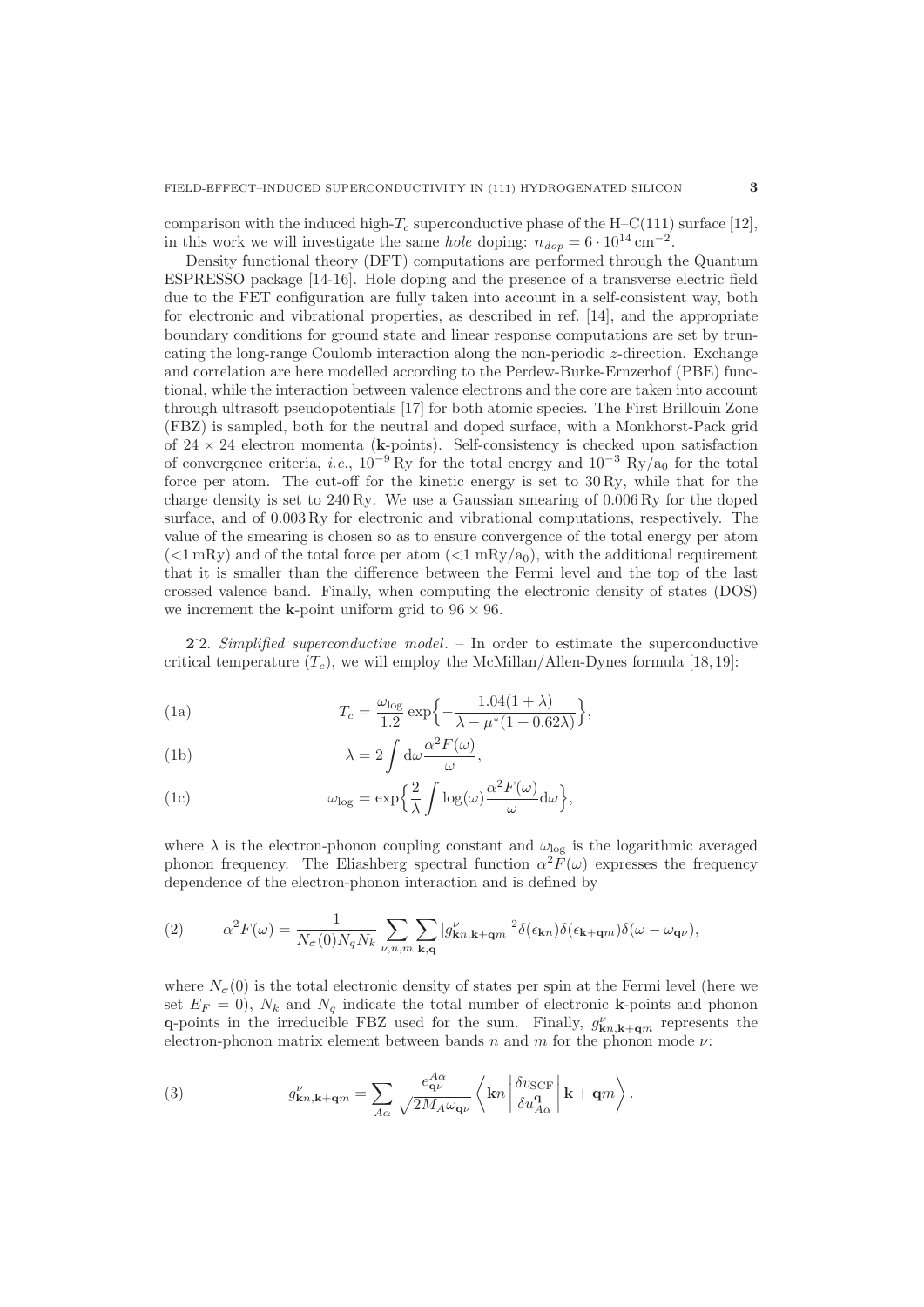In the equation above,  $v_{SCF} = e^{-i\mathbf{q} \cdot \mathbf{r}}V_{KS}$  is the periodic part of the Kohn-Sham potential  $V_{\text{KS}}$ ,  $|\mathbf{k}n\rangle$  is the Bloch-periodic part of the Kohn-Sham eigenfuction, and A labels atoms in the unit cell whose mass is denoted by  $M_A$  and whose Cartesian coordinates are indicated by  $\alpha$ . The phonon eigenvector normalized on the unit cell is here denoted by  $e_{\mathbf{q}\nu}^{A\alpha}$ , and the Fourier transformed displacement of atom A along the Cartesian direction  $\alpha$  by  $u_{A\alpha}^{\mathbf{q}}$ . While  $\lambda$  and  $\omega_{\log}$  can be computed *ab initio*, the Morel-Anderson pseudopotential  $\mu^*$  (*i.e.*, the screened effective Coulomb interaction between electrons) is an ad hoc parameter: we will assume that it takes values in the same range as in superconductive bulk silicon [20, 21], *i.e.*,  $\mu^* \in [0.08; 0.12]$ .

Consider now the case of distinct parabolic bands centered around the center of the First Brillouin Zone (Γ). The role of the Dirac deltas in eq. (2) is to limit scattering events from the *n*-th Fermi surface to the *m*-th one (*i.e.*,  $|\mathbf{k}| = k_{Fn}$  and  $|\mathbf{k}'| = k_{Fm}$ ,  $\mathbf{k}' = \mathbf{k} + \mathbf{q}$ . Thus the allowed values of  $|\mathbf{q}|$  fall in the shaded region of fig. 2, *i.e.*, in the range

$$
q^{2} = k^{2} + k'^{2} - 2kk' \cos \theta = k_{Fn}^{2} + k_{Fm}^{2} - 2k_{Fn}k_{Fm} \cos \theta
$$
\n
$$
(4) \Rightarrow |\mathbf{q}| \in \left[ \sqrt{k_{Fn}^{2} + k_{Fm}^{2} - 2k_{Fn}k_{Fm}}; \sqrt{k_{Fn}^{2} + k_{Fm}^{2} + 2k_{Fn}k_{Fm}} \right] = [q_{1}; q_{2}].
$$

Since it is an inexpensive computational task, we will compute electron-phonon matrix elements at  $q = \Gamma$  and will consider them to be constant over the region delimited by eq. (4). As a consequence we will assume

$$
|g_{\mathbf{k}n,\mathbf{k}'m}^{\nu}|^2 = |g_{\mathbf{\Gamma}n,\mathbf{\Gamma}m}^{\nu}|^2, \qquad \omega_{\mathbf{k}'-\mathbf{k},\nu} = \omega_{\mathbf{\Gamma},\nu} \qquad \text{for} \quad |\mathbf{k}| \in [0,k_{Fn}], |\mathbf{q}| \in [q_1,q_2].
$$

Using this simplifying assumption and inserting eq.  $(2)$  into eqs.  $(1b)$  and  $(1c)$  gives, for a 2D electron gas,

(5a) 
$$
\lambda = N_{\sigma}(0) \sum_{\nu} \frac{\langle g_{\nu}^{2} \Gamma \rangle}{\omega_{\Gamma \nu}},
$$

(5b) 
$$
\log(\omega_{\text{log}}) = \frac{N_{\sigma}(0)}{\lambda} \sum_{\nu} \frac{\log(\omega_{\text{F}\nu}) \langle g_{\nu\text{F}}^2 \rangle}{\omega_{\text{F}\nu}},
$$

(5c) 
$$
\alpha^2 F(\omega) = \frac{N_{\sigma}(0)}{2} \sum_{\nu} \langle g_{\nu}^2 \mathbf{r} \rangle \delta(\omega - \omega_{\mathbf{\Gamma}\nu}),
$$

where

(6) 
$$
\langle g_{\nu \mathbf{\Gamma}}^2 \rangle = \sum_{n,m} \frac{|g_{\mathbf{\Gamma}n,\mathbf{\Gamma}m}^{\nu}|^2 N_{\sigma,n}(0) N_{\sigma,m}(0)}{N_{\sigma}^2(0)}
$$

is the squared average of the electron-phonon matrix elements over the Fermi surfaces, and  $N_{\sigma,n}(0)$  is the total electronic density of states per spin at the Fermi level for the n-th Fermi surface.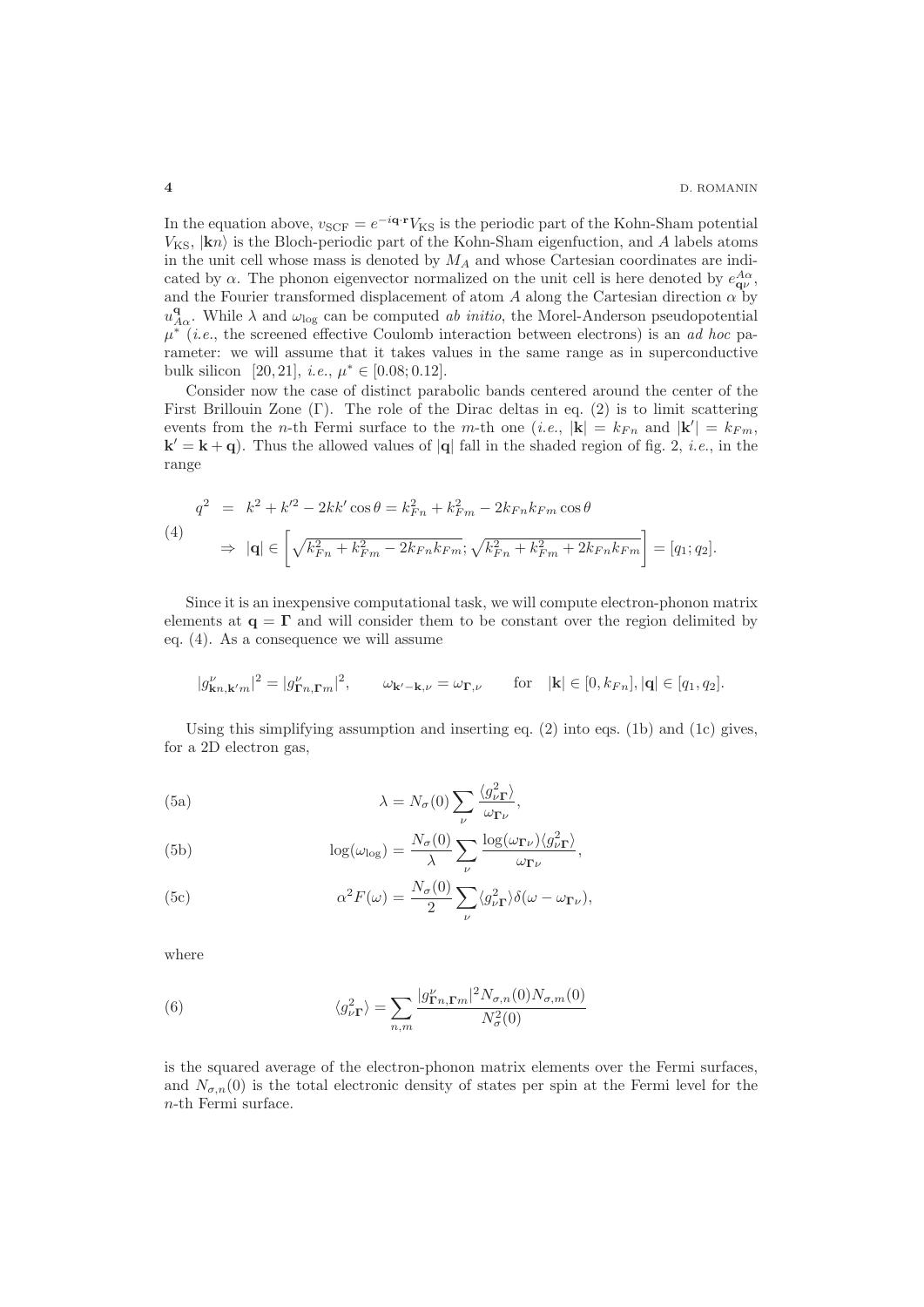

Fig. 2. – Allowed regions of the Brillouin zone in **q**-space (shaded regions) over which we consider the electron-phonon matrix elements to be constant in the case of  $n \neq m$  (a) and  $n = m$  (b).

### **3. – Results**

**3**<sup>1</sup>. *Electronic structure.* – As already observed in the hydrogenated diamond (111) surface [12], hole doping by field effect induces an alteration of bond lengths even in H–Si (111). The affected atoms (fig. 1) are  $H(1)$  and the first three silicon atoms,  $Si(1)$ ,  $Si(2)$ and Si(3). Upon doping, the H–Si bond length has an increment of ∼4% and the angle  $\theta_H$  increases by ~1.6%. As for the silicon atoms, the Si(1)–Si(2) bond length increases by  $0.8\%$  and the Si(2)–Si(3) one by  $0.4\%$ , while the other bonds are unperturbed (see table I).

We then study the spatial distribution of the induced holes in order to understand which layers are actually doped. In fig. 3 we plot the planar-averaged–induced charge density  $\rho_{\parallel}^{ind}(z)$  along the z-axis:

(7) 
$$
\rho_{\parallel}^{ind}(z) = \frac{1}{\Omega_{2D}} \int_{\Omega_{2D}} {\{\rho_{3D}^{\mathrm{h}}(x, y, z) - \rho_{3D}^0(x, y, z)\} \mathrm{d}x \mathrm{d}y},
$$

where  $\rho_{3D}^{\rm h}$  ( $\rho_{3D}^0$ ) is the 3D charge distribution in the hole-doped (undoped) case and  $\Omega_{2D}$ is the unit cell surface area. From fig. 3 we can clearly observe that the majority of the

TABLE I. – Atomic parameters in the undoped  $(n_{dop} = 0 \cdot 10^{14} \text{ cm}^{-2})$  and hole-doped  $(n_{dop} = 14 \cdot 10^{14} \text{ cm}^{-2})$  $6 \cdot 10^{14}$  cm<sup>-2</sup>) case for the hydrogenated silicon (111) surface, as labelled in fig. 1.

|               | $n_{dop} = 0 \cdot 10^{14}$ cm <sup>-2</sup> | $n_{dop} = 6 \cdot 10^{14}$ cm <sup>-2</sup> |  |
|---------------|----------------------------------------------|----------------------------------------------|--|
| $H-Si$        | $1.51 \text{ Å}$                             | $1.57 \text{ Å}$                             |  |
| Si(1)–Si(2)   | $2.36\ \textup{\AA}$                         | $2.38$ Å                                     |  |
| Si(2)–Si(3)   | $2.36 \text{ Å}$                             | $2.37 \text{ Å}$                             |  |
| Si(3)–Si(4)   | $2.37 \text{ Å}$                             | $2.37 \text{ Å}$                             |  |
| $\theta_H$    | $108.8^\circ$                                | $110.5^\circ$                                |  |
| $\theta_{Si}$ | $110.1^\circ$                                | $108.5^\circ$                                |  |
|               |                                              |                                              |  |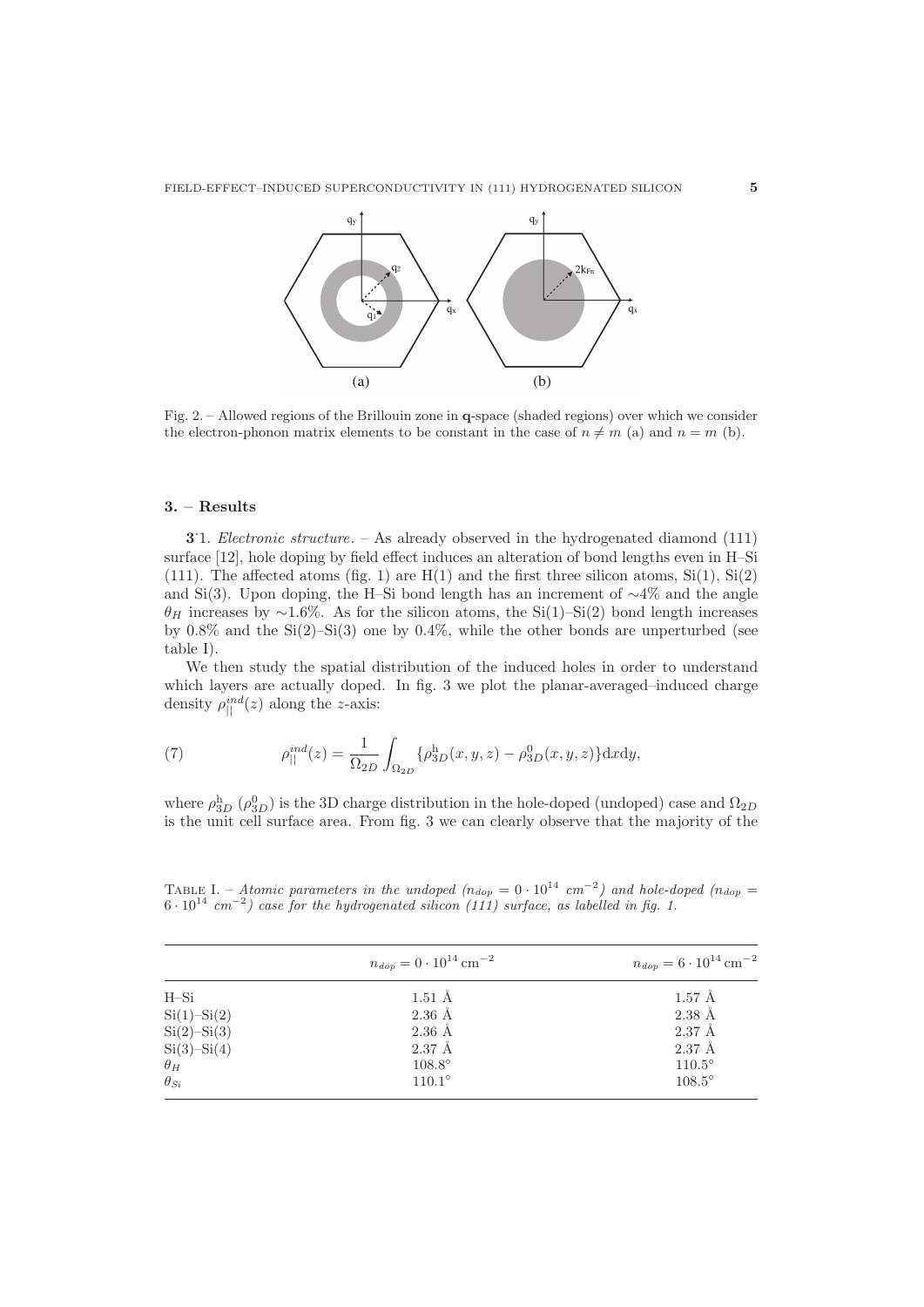**6** D. ROMANIN



Fig. 3. – Planar-averaged induced charge density  $(\rho_{||}^{ind}(z))$  of the hole-doped hydrogenated silicon (111) surface with  $n_{dop} = 6 \cdot 10^{14} \text{ cm}^{-2}$ .

induced holes is concentrated on the hydrogen layer facing the metal gate and on the underlying 2–4 silicon layers (*i.e.*, a region of length 5.57 Å). Therefore, field-effect doping is confined to the sample surface, in agreement with the field-induced atomic relaxation discussed above, and similarly to field-effect–doped H–C(111) and MoS<sub>2</sub> [12, 22], and does not affect atomic layers further into the slab, as can sometimes occur upon the application of electric fields of comparable magnitude [8, 23, 24].

We now focus our attention on the electronic band structure of the  $H-Si(111)$  surface, shown in the first panel of fig. 4. Since we are inducing holes into the surface layers, the system is no longer insulating: a Fermi level appears  $(E_F = 0 \text{ eV})$  crossing three valence bands centered around  $\mathbf{k} = \mathbf{\Gamma}$  (the center of the Brillouin zone) which are almost parabolic. Moreover, around 0.3 eV above the Fermi energy, there is an avoided crossing between the second and the third bands: therefore at the Fermi level they are swapped.



Fig. 4. – Electronic structure anlaysis of the hydrogenated silicon (111) surface at  $n_{dop}$  = <sup>6</sup> · <sup>10</sup><sup>14</sup> cm−<sup>2</sup>. First panel: electronic dispersion along high-symmetry directions of the First Brillouin Zone (**M**-**Γ**-**K**). Second panel: total density of states (DOS) and the contribution of the three bands to the total DOS. The horizontal grey line is the Fermi level, here set to  $E_F = 0$ . The DOS is in units of states/eV/16 atoms cell/spin. Labels 1 (FS1), 2 (FS2) and 3 (FS3) identify the bands crossed at the Fermi level.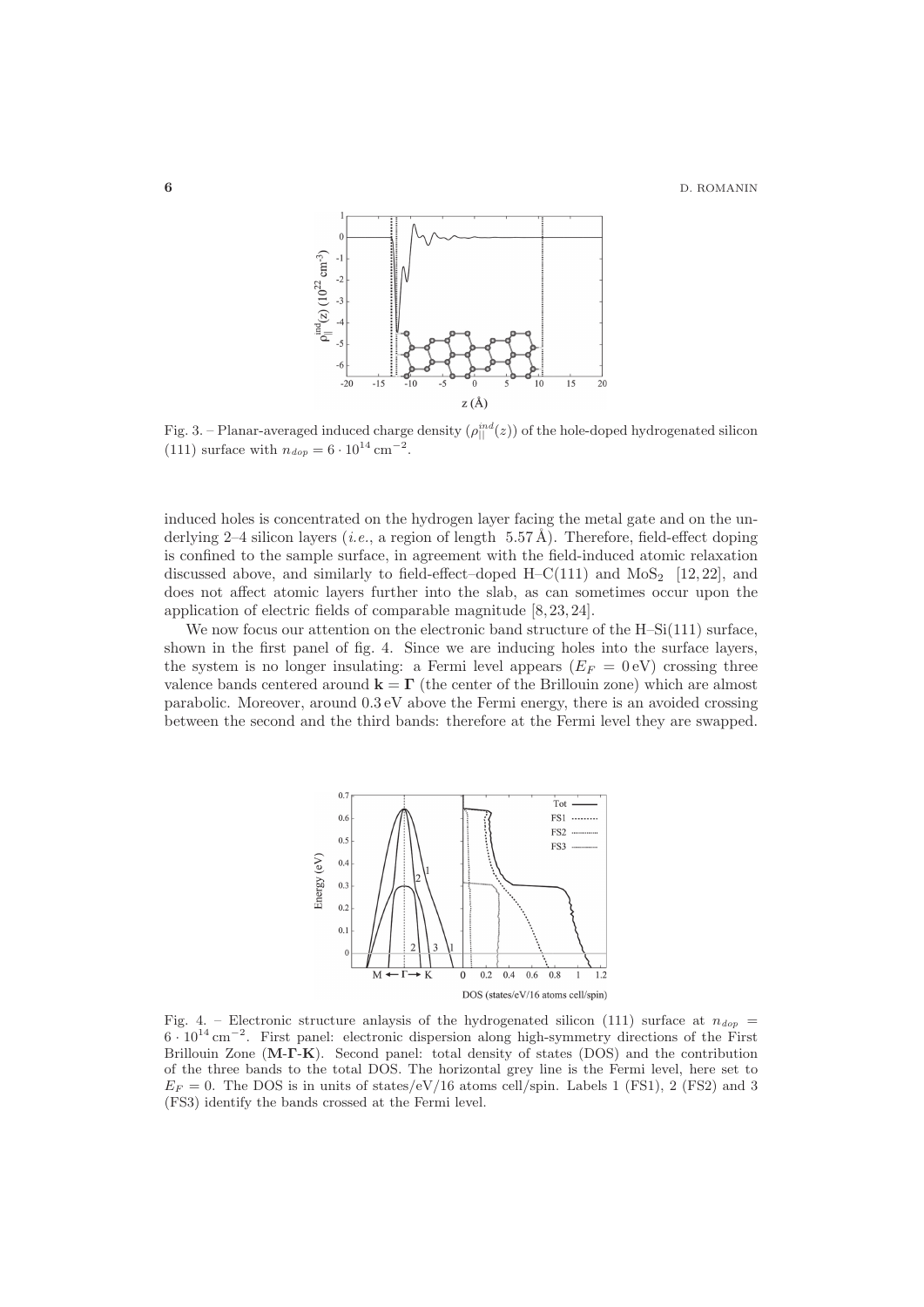

Fig. 5. – 2D Fermi surface of the hydrogenated silicon (111) system at  $n_{dop} = 6 \cdot 10^{14}$  cm<sup>-2</sup>. M, **Γ** and **K** are high symmetry points of the Brillouin zone. Labels 1, 2, 3 denote the different Fermi surface sheets in accordance with fig. 4.

In fig. 4 we keep track of this by labelling in the proper way the electronic bands. The distance between  $E_F$  and the top of the first two valence bands is  $\Delta E_{v,1} = \Delta E_{v,2} \approx$ 640 meV (since they are degenerate at  $\Gamma$ ), while the distance between  $E_F$  and the top of the third valence bands is  $\Delta E_{v,3} \approx 296 \,\text{meV}$ . As depicted in fig. 5, the Fermi surface is made up of three hole pockets centered around  $\mathbf{k} = \mathbf{\Gamma}$ .

The shape of the total electronic density of states (DOS) is step-like (fig. 4, second panel), which is typical of 2D electron gases. The DOS at the Fermi level,  $N_{\sigma}(0)$ , is almost three times larger than in  $H-C(111)$  (see table II). Moreover, the second band (FS2) does not contribute much to the total DOS with respect to the other two (FS1 and FS3), while in the case of  $H-C(111)$  FS2 and FS3 were equally relevant to the total DOS.

We can also study the character of the electronic bands by looking at the partial density of states (PDOS). In the second panel of fig. 6 we show the in-plane (*i.e.*, parallel to the surface, in the  $XY$ -plane) and out-of-plane *(i.e., perpendicular to the surface,* along the Z-axis) contributions to the total DOS. By comparison with the band structure reported in the first panel, it turns out that the first two bands (FS1 and FS2) are actually purely planar, while FS3 is a band involving out-of-plane orbitals. The third panel of fig. 6 reports the contribution to the DOS of the atomic layers affected by field-effect doping. Bands FS1 and FS2 are actually coming from the orbitals of  $Si(1)$  and  $Si(2)$ , while  $Si(3)$ ,  $Si(4)$  and  $H(1)$  contribute to the third band (FS3). It is important to stress

TABLE II. – Total DOS ( $N_{\sigma}(0)$ ) and DOS per bands ( $N_{\sigma,n}(0)$ ,  $n = 1, 3$  as labelled in fig. 5) at the Fermi level  $(E_F = 0)$  in units of states/eV/16 atoms cell/spin for the hole-doped hydrogenated diamond (111) [12] and hydrogenated silicon (111) surfaces  $(n_{dop} = 6 \cdot 10^{14} \text{ cm}^{-2})$ .

|             | $N_{\sigma}(0)$ | $N_{\sigma,1}(0)$ | $N_{\sigma,2}(0)$ | $N_{\sigma,3}(0)$ |
|-------------|-----------------|-------------------|-------------------|-------------------|
| $H-C(111)$  | 0.393           | 0.1783            | 0.1088            | 0.1059            |
| $H-Si(111)$ | 1.040           | 0.6800            | 0.0700            | 0.2900            |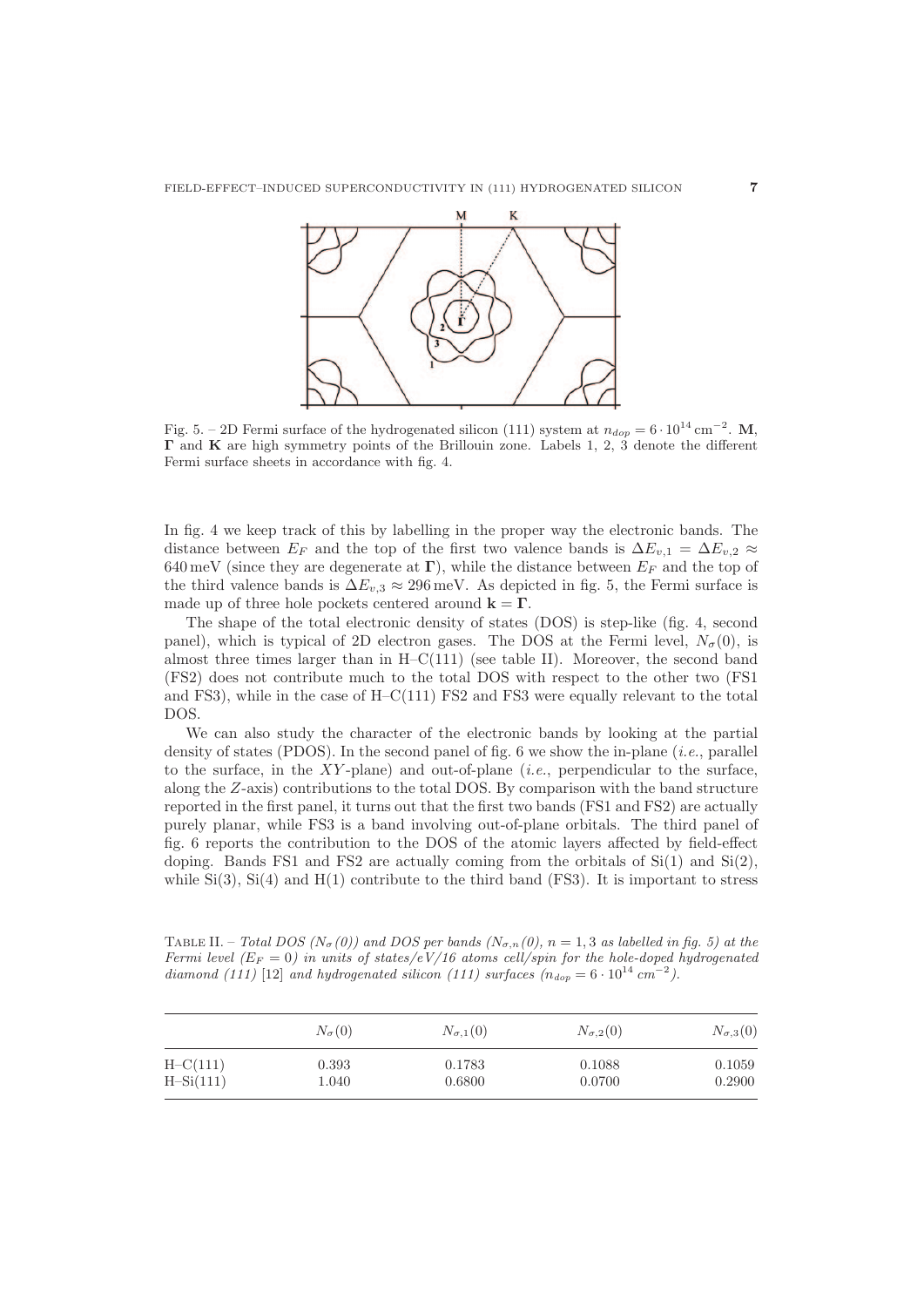

Fig. 6. – Electronic structure anlaysis of the hydrogenated silicon (111) surface at  $n_{dop}$  = <sup>6</sup> · <sup>10</sup><sup>14</sup> cm−<sup>2</sup>. First panel: electronic dispersion along high-symmetry directions of the First Brillouin Zone (**M**-**Γ**-**K**). Second panel: partial density of states (PDOS) depicting the planar  $(XY)$  and out-of-plane  $(Z)$  character of the electronic bands. Third panel: partial density of states (PDOS) showing the contribution of the atomic layers involved in the field-effect doping (as labelled in fig. 1). The horizontal grey line is the Fermi level, here set to  $E_F = 0$ . DOS and PDOS are in units of states/eV/16 atoms cell/spin.

here the role of hydrogen atoms: while in the hydrogenated diamond  $(111)$  surface they did not contribute to the total DOS, in the H–Si(111) surface their contribution to the total DOS is comparable to that of  $Si(3)$  and  $Si(4)$ .

**3**. Superconductive properties. – We finally turn our attention to the possible superconductive phase transition in the hole-doped hydrogenated silicon (111) surface by applying the simplified model described in sect. **<sup>2</sup>**. 2. In fig. 7 we plot the Eliashberg spectral function  $\alpha^2 F(\omega)$  (eq. (5c)), the electron-phonon coupling constant  $\lambda$  (eq. (5a))



Fig. 7. – Phonon density of states (phDOS, dashed line), Eliashberg spectral function  $(\alpha^2 F(\omega),$ solid black line) and electron-phonon coupling constant  $(\lambda)$ , solid grey line) for the H–Si(111) surface at  $n_{dop} = 6 \cdot 10^{14} \text{ cm}^{-2}$ , obtained from the simplified superconductive model. In order to plot the phDOS and  $\alpha^2 F(\omega)$  we replaced the  $\delta(\omega - \omega_{\nu})$  in eq. (5c) and eq. (8) with Gaussians of spread 0.002 eV and 0.001 eV respectively. The phDOS and  $\alpha^2 F(\omega)$  are in arbitrary units.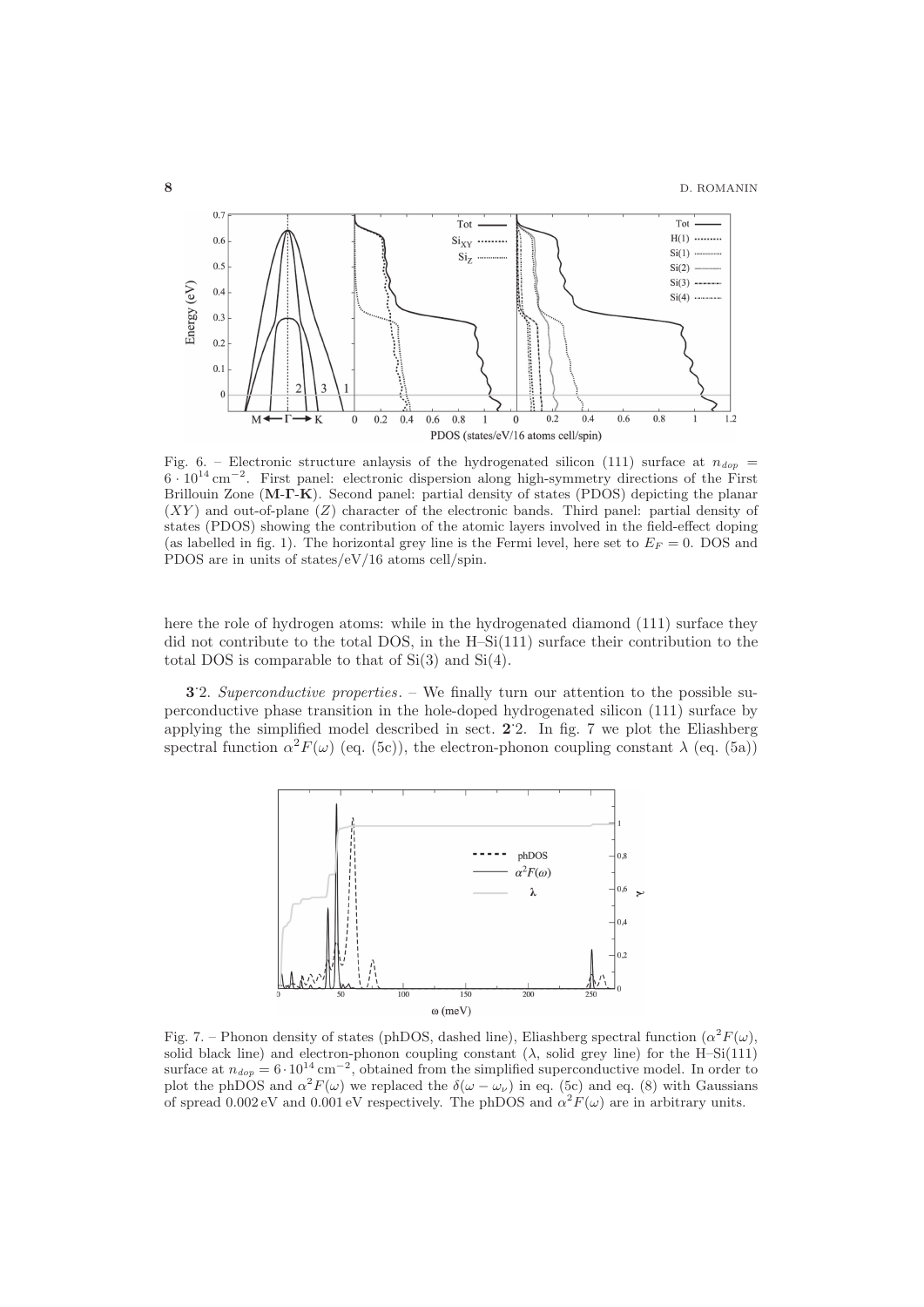TABLE III. – Electron-phonon coupling constant  $(\lambda)$ , logarithmic averaged phonon frequency  $(\omega_{log})$ , Morel-Anderson pseudopotential  $(\mu^*)$  and superconductive critical temperature  $(T_c)$  for hole-doped H–C(111) [12] and H–Si(111) surfaces  $(n_{dop} = 6 \cdot 10^{14} \text{ cm}^{-2})$ . The last two lines report the same quantities for the Wannier-renormalized systems.

|                 |      | $\omega_{\log}$ (cm <sup>-1</sup> ) | $\mu^*$       | $T_c$ (K)       |
|-----------------|------|-------------------------------------|---------------|-----------------|
| $H-C(111)$      | 1.09 | 629.94                              | $0.13 - 0.14$ | 63.14–57.20     |
| $H-Si(111)$     | 0.98 | 102.67                              | $0.08 - 0.12$ | $10.91 - 8.94$  |
| $H-C(111)$ (W)  | 0.81 | 670.17                              | $0.13 - 0.14$ | $34.93 - 29.60$ |
| $H-Si(111)$ (W) | 0.73 | 109.22                              | $0.08 - 0.12$ | $6.98 - 5.14$   |

and the phonon density of states (phDOS) defined as

(8) 
$$
\text{phDOS} = \frac{1}{3N_a} \sum_{\nu} \delta(\omega - \omega_{\nu}),
$$

where  $N_a$  is the number of atoms in the unit cell. From the Eliashberg spectral function we can recognize four modes that have the strongest electron-phonon interactions. The first one is an out-of-plane vibrational mode at  $\omega_{1,\perp} = 39.80 \,\text{meV}$ , with  $\langle g_{1,\Gamma}^2 \rangle = 0.456 \cdot$  $10^{-2}$  eV<sup>2</sup>, and is mainly due to H(1), Si(1) and Si(2). The second and third modes are degenerate at  $\omega_{2-3,||} = 46.64 \text{ meV}$ , whose strength is  $\langle g_{2-3,\Gamma}^2 \rangle = 0.577 \cdot 10^{-2} \text{ eV}^2$ , and describe an in-plane motion of  $H(1)$ ,  $Si(1)$  and  $Si(2)$ . Finally we have the out-ofplane mode of H(1) at  $\omega_{4,\perp} = 250.79 \,\text{meV}$ , with  $\langle g_{4,\Gamma}^2 \rangle = 0.243 \cdot 10^{-2} \,\text{eV}^2$ . These values of the  $\langle g_{\nu,\Gamma}^2 \rangle$  are actually two orders of magnitude smaller than those we found in the hydrogenated diamond (111) surface, but this was to be expected since silicon atoms are heavier than carbon atoms and the electron-phonon matrix elements depend on the inverse of the atomic mass (eq. (3)).

Nevertheless, the electron-phonon coupling constant  $\lambda$  computed with the simplified superconductive model for the  $H-Si(111)$  surface is comparable to that obtained in the same way for  $H-C(111)$ , due to the higher densities of states at the Fermi level of the former which compensate for the lower electron-phonon matrix elements. As we can see from table III, in the H–Si(111) surface we have  $\lambda_{Si} = 0.98$  while for H–C(111) we have  $\lambda_C = 1.09$ . However the T<sub>c</sub> of the hole-doped H–Si(111) surface is ∼6 times smaller than that of H–C(111): indeed we find  $T_c \in [8.94; 10.91]$  K, with  $\mu^* \in [0.08; 0.12]$ . This is due to the fact that hole-doped H–C(111) has a logarithmic averaged phonon frequency  $\omega_{\text{log}}$ which is  $\sim$ 6 times bigger than that of H–Si(111). As a final remark, we have to recall that in H–C(111) this simplified superconductive model was found to overestimate  $\lambda$  and underestimate  $\omega_{\text{log}}$ , as discussed in ref. [12]. Indeed, a more accurate calculation of the electron-phonon matrix elements through a Wannier-interpolation scheme over the whole Brillouin zone [25,26] gave the values of  $\lambda$  and  $\omega_{\text{log}}$  reported in the third line of table III, which are renormalized by  $~\sim 30\%$  and  $~\sim 3\%$ , respectively. If similar renormalizations were to occur also for  $H-Si(111)$ , we would obtain the values reported in the fourth line of table III, *i.e.*,  $\omega_{\text{log}} = 109.22 \text{ cm}^{-1}$  and  $\lambda = 0.73$ , which still give a superconductive transition with a reduced critical temperature  $T_c \in [5.14; 6.98]$  K, depending on the value of  $\mu^*$ .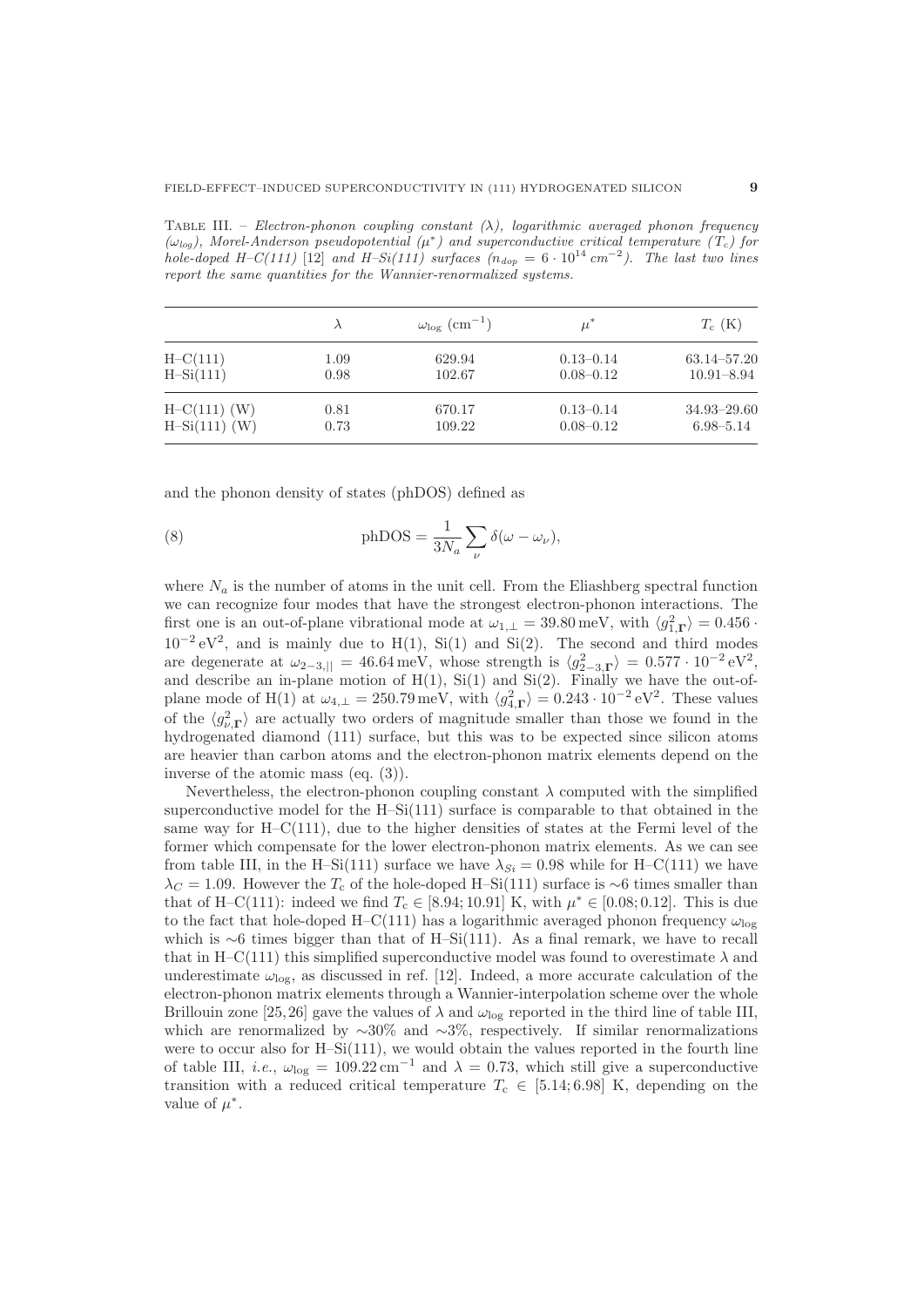#### **4. – Conclusions**

In this work we have shown, by means of DFT calculations [14-16], that the hydrogenated (111) surface of silicon can develop a superconducting phase if sufficiently holedoped by field effect —in particular, at the surface hole concentration  $n_{dop} = 6 \cdot 10^{14}$  cm<sup>-2</sup>. We have estimated the superconductive critical temperature  $T_c$  via the McMillan/Allen-Dynes formula and a simplified superconductive model based on linear response computations at  $q = \Gamma$ . We have compared the results with the field-effect hole-doped hydrogenated diamond (111) surface at the same doping value [12]. Due to the smaller atomic mass, the H–Si(111) surface shows lower values of the electron-phonon matrix elements with respect to the diamond counterpart. However, thanks to the larger density of states at the Fermi level, we have found a sizable  $\lambda_{Si} = 0.98$  (while that of H–C(111) was  $\lambda_C = 1.09$ ). Nevertheless, the low  $\omega_{\text{log}}$  of the H–Si(111) surface allows for a superconductive phase transition at  $T_c \in [8.94; 10.91]$  K (with  $\mu^* \in [0.08; 0.12]$ , refs. [20,21]), which is  $~\sim 6$  times smaller than the diamond counterpart. Note that this value is an upper limit for  $T_c$ , because the simplified model was shown [12] to overestimate it. A more accurate evaluation could be obtained through a Wannier interpolation of the electron-phonon matrix elements over the whole Brillouin zone. As we already observed for the hydrogenated diamond surface, the superconducting phase is spatially limited to the first few layers of the sample: indeed, the analysis of the distribution of the induced charge and of the electronic and vibrational properties shows that  $H(1)$ ,  $Si(1)$  and  $Si(2)$  atoms are the ones contributing the most to the superconductive phase. Moreover, in both cases the electronic and vibrational properties and the electron-phonon interactions are computed self consistently in the correct field-effect geometry, i.e., by taking fully into account the presence of an out-of-plane electric field and a potential barrier self-consistently.

The author acknowledges Th. Sohier, M. Calandra, D. Daghero and E. Piatti for fruitful discussions. Computational resources were provided by hpc@polito (http://hpc.polito.it) and by the CINECA award "ISCRA C" IsC69 HP10C8P1FI (2019).

∗∗∗

#### REFERENCES

- [1] Cohen M. L., Phys. Rev., **134** (1964) A511.
- [2] Connetable D., Timoshevskii V., Masenelli B., Beille J., Marcus J., Barbara B., SAITTA A. M., RIGNANESE G. M., MELINON P., YAMANAKA S. and BLASE X., Phys. Rev. Lett., **91** (2003) 247001.
- [3] Boeri L., Kortus J. and Andersen O. K., Phys. Rev. Lett., **93** (2004) 237002.
- [4] Blase X., Bustarret E., Chapelier C., Klein T. and Marcenat C., Nat. Mater., **8** (2009) 375.
- [5] Ekimov E. A., Sidorov V. A., Bauer E. D., Mel'nik N. N., Curro N. K., Thompson J. D. and Stishov S. M., Nature, **428** (2004) 542.
- [6] Bustarret E., Marcenat C., Achatz P., Kacmarcik J., Levy F., Huxley A., Ortega L., Bourgeois E., Blase X., Debarre D. and Boulmer J., Nature, **444** (2006) 465.
- [7] Daghero D., Paolucci F., Sola A., Tortello M., Ummarino G. A., Agosto M., Gonnelli R. S., Nair J. R. and Gerbaldi C., Phys. Rev. Lett., **108** (2012) 066807.
- [8] Piatti E., Daghero D., Ummarino G. A., Laviano F., Nair J. R., Cristiano R., Casaburi A., Portesi C., Sola A. and Gonnelli R. S., Phys. Rev. B, **95** (2017) 140501.